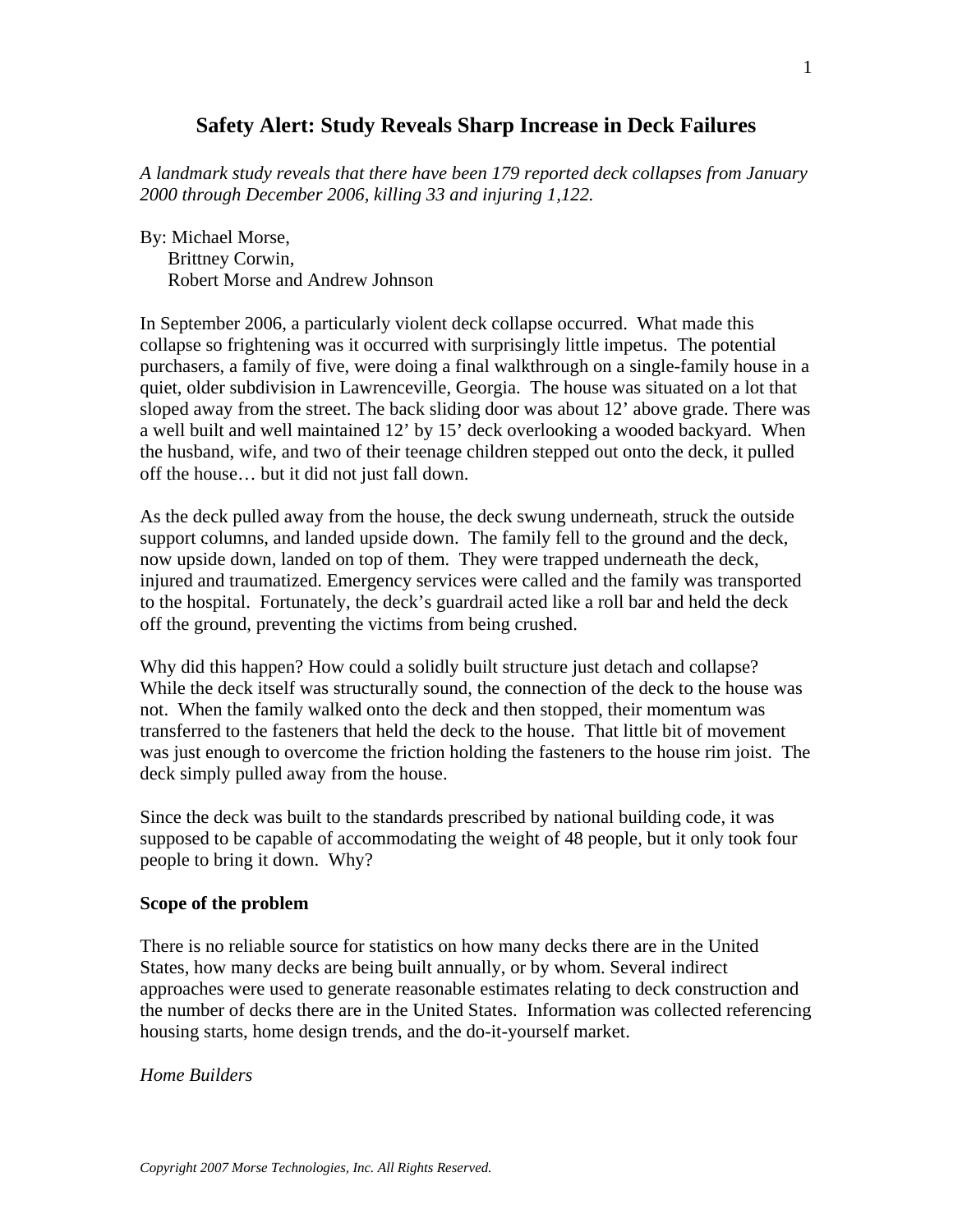Growth of the decking industry is partly driven by sales of new homes. The National Association of Home Builders (NAHB) estimated housing starts in 2006 to be nearly 2 million units<sup>1</sup>. According to the NAHB, decks are included in nearly a third of all new houses being built today<sup>2</sup>. This translates into approximately 600,000 decks included as new home options in 2006. This number does not include new decks installed on older homes, or renovations of older decks.

#### *Deck Builders*

The North American Deck and Rail Association (NADRA) estimates the annual retail installed value of deck components and accessories in the United States to have been between \$9 and \$10 billion in 2005<sup>3</sup>, and sees no evidence of sales slowing down in the coming years. In fact, NADRA was started in response to this terrific growth. Based on a 2005 survey performed by national retailers, the average cost of a deck is approximately \$11,300<sup>4</sup>. Using these estimates (annual retail value and average cost of a deck), 800,000 decks were constructed in 2005 alone.

#### *Homeowners*

 $\overline{a}$ 

Deck construction appears to be simple and straight forward, and many homeowners undertake the project themselves. With readily available calculators, guides, and premade construction plans, it is easy to see why deck building has become one of the most common 'do-it-yourself' projects. Although this group makes a significant impact on the decking market, there was no apparent way to quantify its contribution.

#### *House Design Influence*

In 2005, more than 60% of all new homes either came with a deck, or incorporated the opportunity for future outdoor living  $space^5$ . While some homeowners may choose to delay the construction of a deck, the layout of the house includes, and anticipates, this future addition.

<sup>&</sup>lt;sup>1</sup> Erica Filipek, Raemeka Mayo, "U.S. Census Bureau News Joint Release", U.S. Census Bureau, December 2006, 29, Dec. 2006 <http://www.census.gov/indicator/www/newresconst.pdf>

<sup>&</sup>lt;sup>2</sup> Curtis Rist, "Building a Safe Deck" This Old House 29, Dec. 2006 <http://dc37.dawsoncollege.qc.ca/stylesheet/mla-foot.htm> 3

<sup>&</sup>lt;sup>3</sup> Terry Dempsey, President "Deck Expo Inc." February 2006

<sup>&</sup>lt;sup>4</sup> "Remodeling's Payoff" Realtor Magazine Online December 2005, Hanley-Wood LLC, 29, Dec. 2006 <http://www.realtor.org/rmoprint.nsf/pages/feature1dec05\_deck><br><sup>5</sup> "The Outdoor Room: Trends in Decks...," North American Deck and Railing Association, 8 March 2006,

NADRA, 03 January 2007

<sup>&</sup>lt;http://www.nadra.org/industry\_news/hearth\_and\_patio.pdf>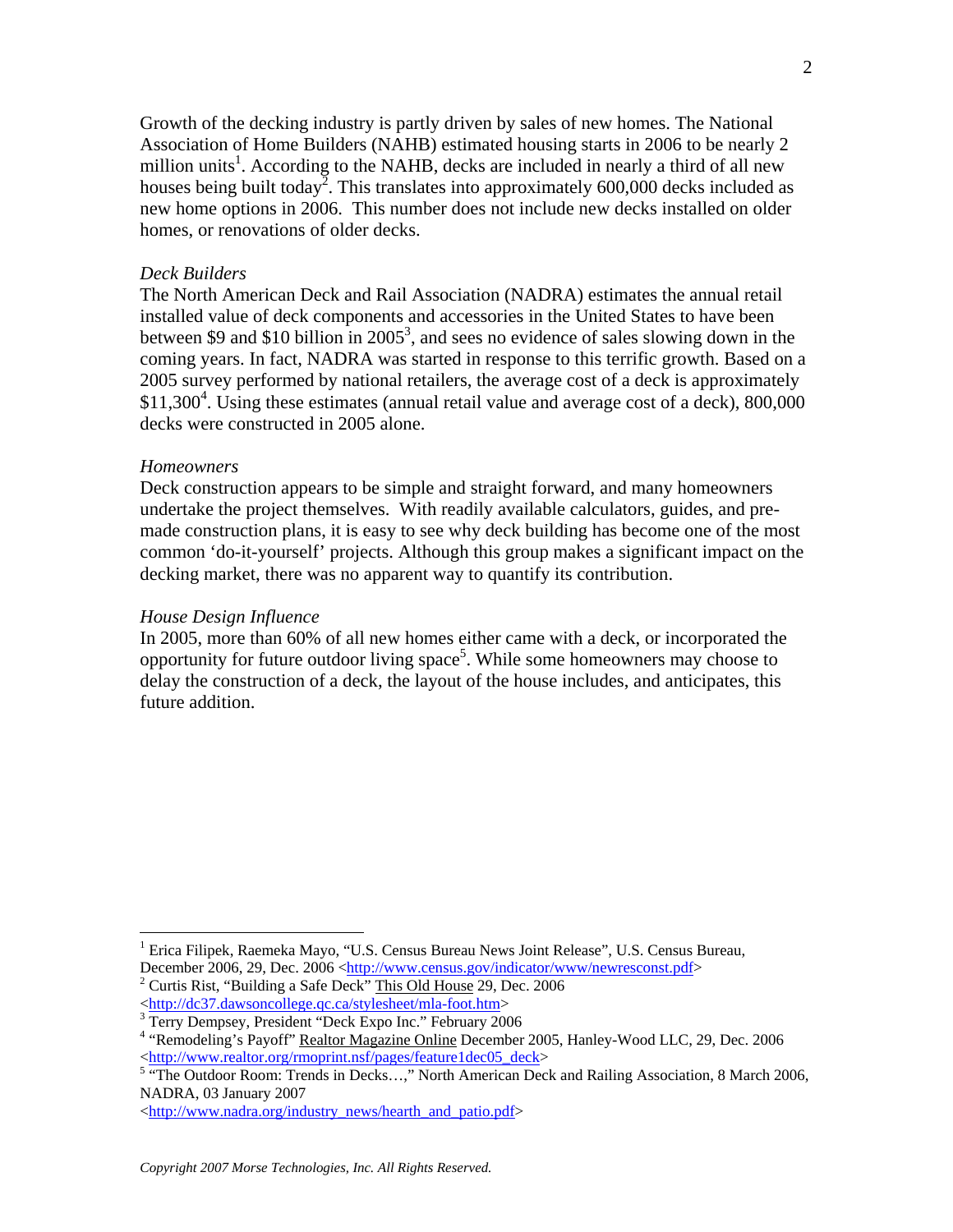

Subdivisions, such as this town-house community, can be found across the United States. It is clear that these homes were designed to include a structure outside of the rear door. The rim joist located just below this door was intended to be the point of attachment for the future deck.

## **Building Codes**

The International Residential Code (IRC) is one of the primary references for both deck builders and code officials. It contains instructions on how to build reliable and safe structures. General requirements for all structures, including decks, are in Chapter 3, Section R301 Design Criteria. This section states that:

> "Buildings and structures, and all parts thereof, shall be constructed to safely support all loads, including dead loads, live loads, roof loads, flood loads, snow loads, wind loads and seismic loads as prescribed by this code. The construction of building and structures shall result in a system that provides a complete load path capable of transferring all loads from their point of origin through the load-resisting elements to the foundation."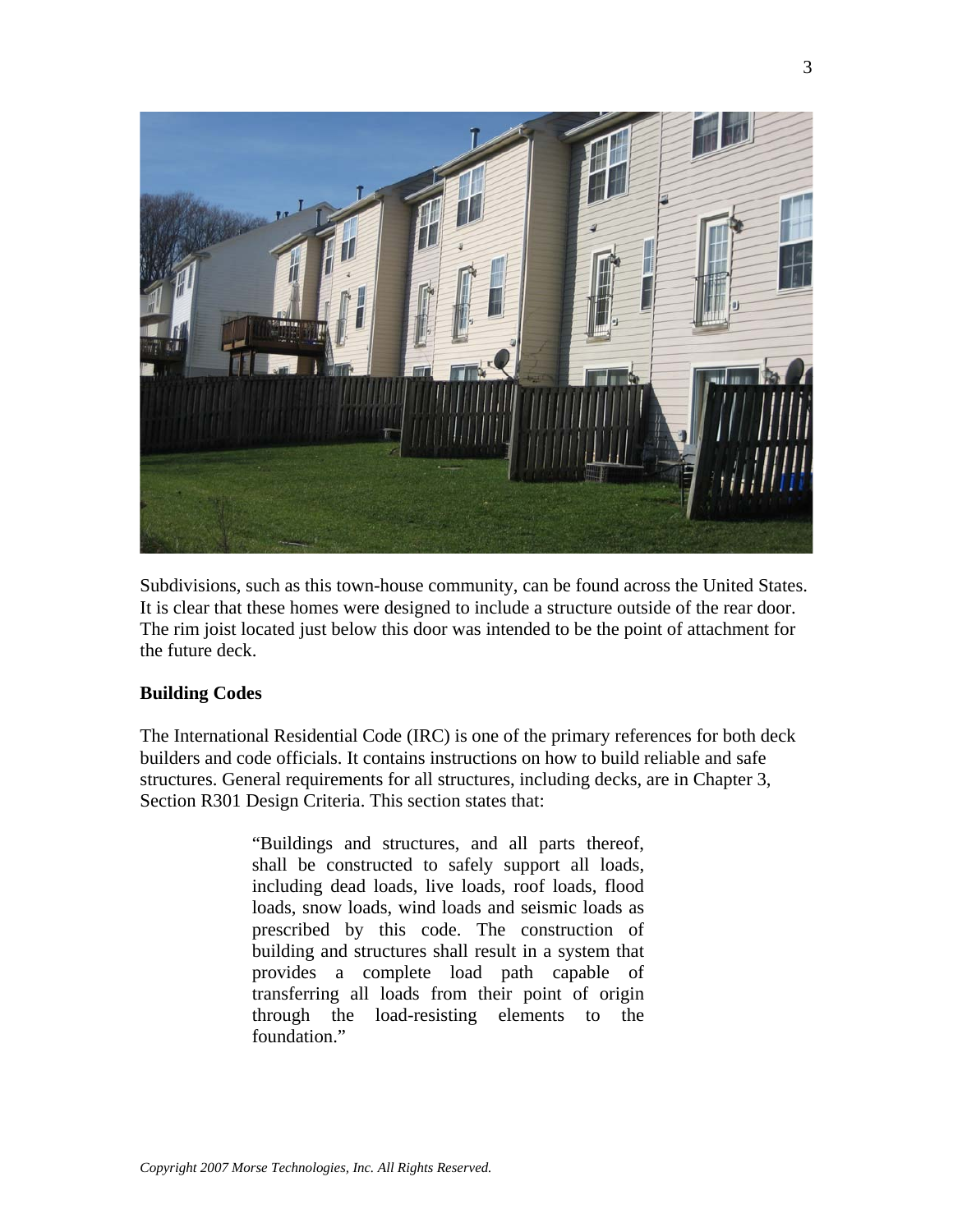Specifications concerning decks are found in the chapter on floors (Chapter 5) of the IRC. One section that is written specifically for decks (R502.2.2 Decks), provides a very brief and non-prescriptive recap on how decks must be attached and supported.

> "Where supported by attachment to an exterior wall, decks shall be positively anchored to the primary structure and designed for both vertical and lateral loads as applicable. Such attachment shall not be accomplished by the use of toenails or nails subject to withdrawal. Where positive connection to the primary building structure cannot be verified during inspection, decks shall be self-supporting."

All other guidance must be derived from sections that do not specifically cite deck construction. They are written with house building, not deck building, in mind.

## **The Study of Reported Deck Collapses**

This study seeks to better define the scope of deck failures in the United States by providing statistical evidence of the problem. This report includes deck, porch, and associated collapses that were reported from January 2000 through the end of 2006. Although a few Internet sites referenced deck failures, no central source of data was found.

## **Methodology**

Until now, conclusions drawn on deck collapse were based on a very limited sample size. This report hopes to establish a database with a statistically significant sample size, and to then identify trends, characteristics, or weaknesses. In order to draw accurate conclusions on deck failure, there must be adequate data to analyze.

Deck collapse or deck failure, for the purpose of this report, is defined as a single negative structural event that renders a deck non-functional. If a deck either detaches or shifts away from the primary structure, it would be included in the study.

An incident report form was developed, completed, and archived for every collapse. Data sought for each event includes: the height and size of the deck, construction materials, occupancy and activity at time of collapse, and cause of failure. These data points were then analyzed to identify trends or patterns.

The data used for this report was gathered through comprehensive searches of Internet and periodical archives using key phrases including deck collapse, deck injury, rail collapse, etc. Great care was taken to include all legitimate events; that is, events based on construction technique rather than an unrelated accident.

*Source of Information*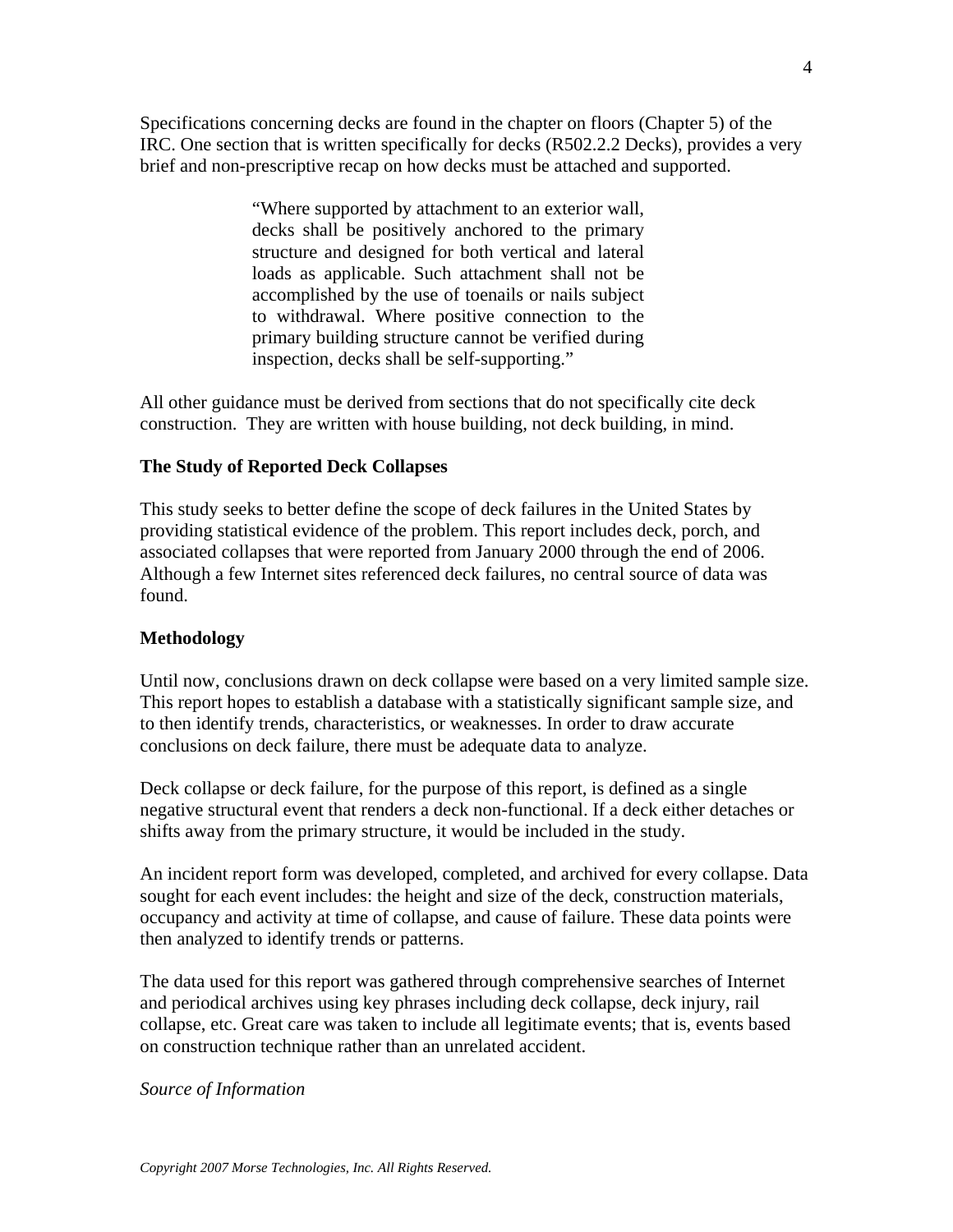The primary source of information detailing deck collapses is the news media. News reports focus on injuries sustained rather than the actual cause of the event. Reporters reflect the statements of emergency responders or eye witnesses, neither of which are focused on the physics or engineering of the deck structure. The cause that was initially reported may be different than what a subsequent investigation would find. This lack of complete information can lead to flawed assumptions as to the cause of deck failure. Correcting the design defects that cause deck failure is impossible if solutions are based on inaccurate information.

Deck collapses are reported as isolated events. Very little background information is provided on the scope of this problem. Subsequent reporting could include the reasons why decks go down in the United States. There have been news segments on building a better deck; however, there also should be reports on the actual causes of failures and segments on preventing deck collapse.

### **Data, Trends, and Analysis**

#### *Data*

From January 2000 through December 2006, there were 179 reports of deck and railing failure. In these events 1,938 people were exposed to injury; they were either on or under the deck when the failure occurred. Of those involved, 1,122 sustained injuries, and 33 people died. This translates into 58% of the people involved in reported deck and railing failure were injured or killed.

Virtually no municipalities perform an investigation that documents the cause of the deck collapse. A smaller sample was used to investigate this trend. Out of all the collapses included in the subcategory, only one such report was found<sup>6</sup>.

#### *Trends*

 $\overline{a}$ 

An examination of the data on reported deck collapses reveals several interesting trends.

• Deck collapses are increasing at an average rate of 21% per year.



<sup>&</sup>lt;sup>6</sup> Subcategory included all the reported deck or railing failures for the year 2005.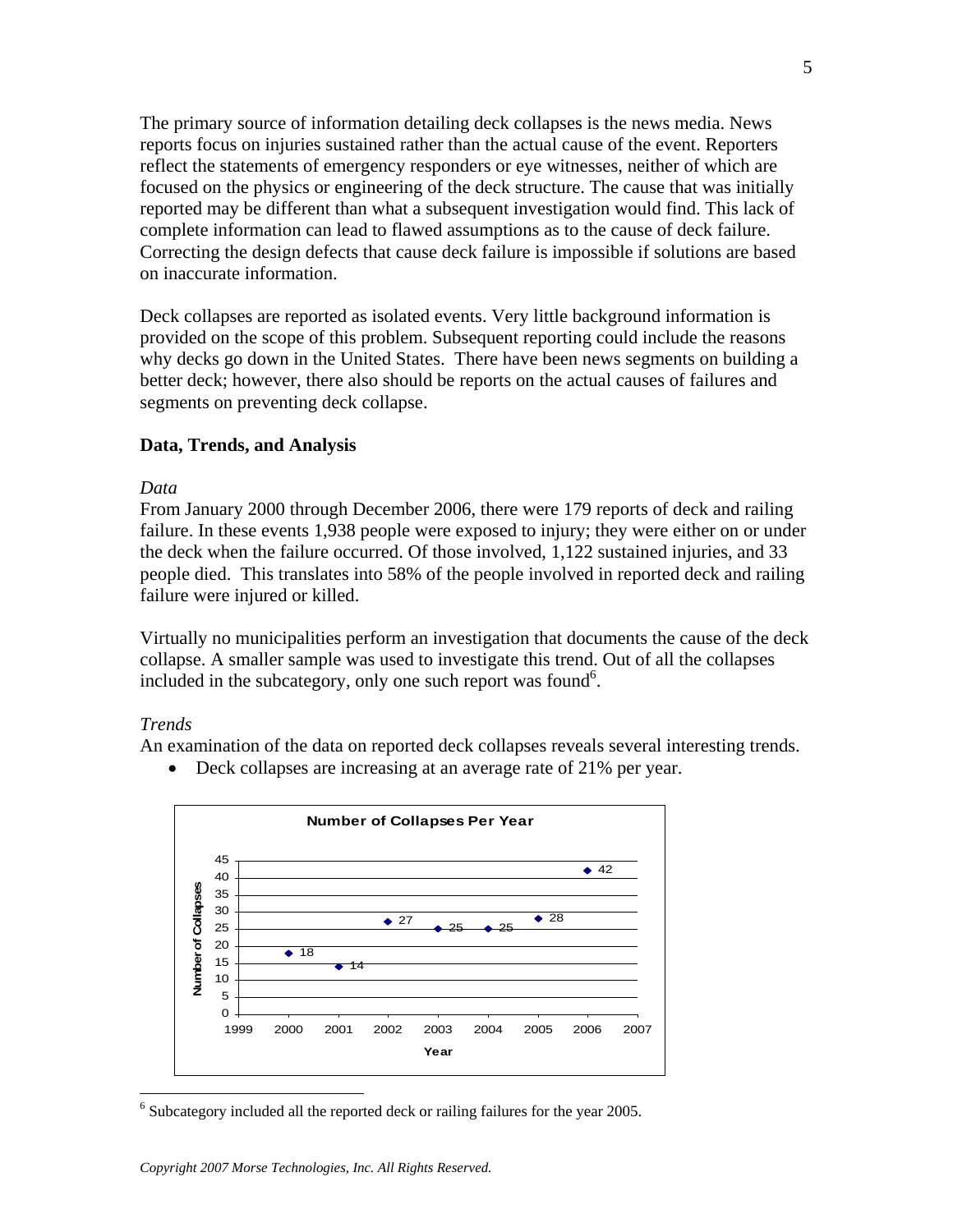• There is a well-defined deck collapse season (June through August) in which over twice the number of deck collapses occur as compared to the rest of the year.



- Virtually all reported deck collapses occur while the deck is occupied.
- There is no apparent relationship between the age, height, size, or presence of a building permit and the tendency of a deck to collapse.

### *Analysis*

An analysis of the data and trends for deck collapse has led to the following observations.

## DECK CONSTRUCTION

- Failure of the house to deck ledger connection accounted for over 90% of all reported deck collapse. This type of failure includes the separation of the rim joist from the house floor joists, the separation of the ledger board from the rim joist, and the separation of the ledger board from deck joists.
- Decks are built to the same codes and standards that houses are, yet decks are more prone to collapse.
- Current deck connections and/or the deck components are subject to failure long before the end of the service life of the deck.
- Deck collapse occurs with loads well below the design load criteria.

## REPORTING COLLAPSES

- There is a lack of specific information available on the number, damage, and causes of deck collapses.
- Deck collapses are treated as isolated events rather than a systemic problem.
- Deck collapses are not tracked, nor are reports of collapse available from rescue services, local building code officials, police, national associations, or government agencies.
- Follow up investigative reports on the cause of collapses are rarely generated.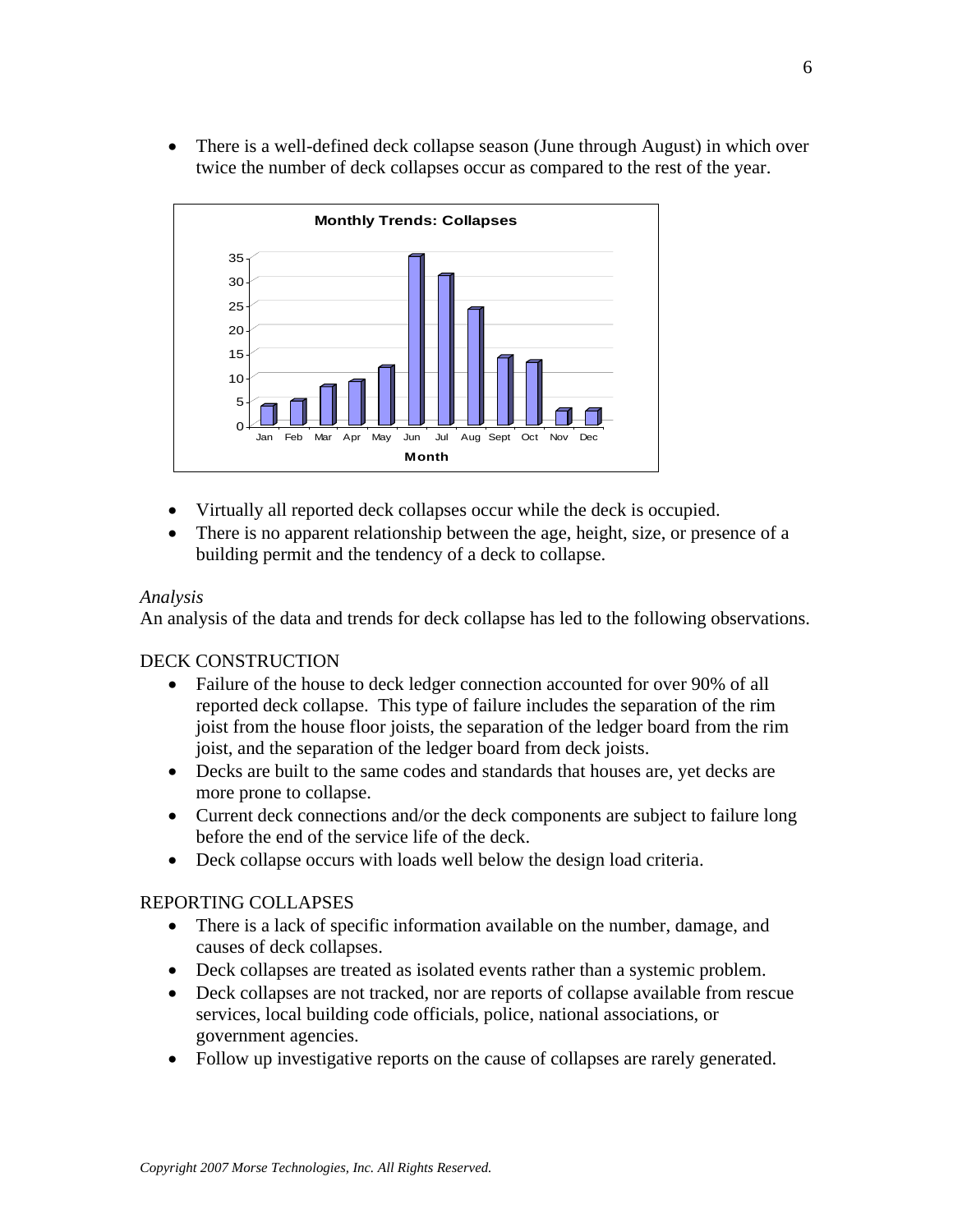- A collapse is more likely to be reported if people are involved or when personal injury occurs. Ninety-five percent of reported collapses occurred when the decks were occupied.
- There is no agency or organization to which deck collapse is reported on either a regional or national level.

## **Conclusion**

Are there right ways (or, more importantly, wrong ways) to build decks? Is anyone watching?

An analysis of deck collapse data indicates that deck connections are subject to failure long before the end of the service life of the other components of the deck. The lack of structural redundancy, especially at the critical connection points, leads to deck collapse. Specifically, deck collapse is related to the connection assembly of the deck ledger board to the house substructure.

In the scenario where the house was built to accommodate a deck, it is assumed that the floor joist system of the house was constructed to support a deck. This intention was known by the architect, the builder, and the homeowner. Was it known by the framing contractor? A better question is: did the framer prepare the point of attachment (the rim joist) for the loads associated with a deck in use? Can this rim joist resist the pull out force exerted by a deck, no matter how large?

When a deck collapses, people are injured, or worse. A design flaw in deck construction may lead to these catastrophic events. One can disagree with the process used to estimate the number of decks being built, but the underlying fact is that the growing number of decks in existence will directly translate into a proportionally larger number of collapses, which presents a significant public health risk.

When a deck is bolted to a house, the strength and durability of this attachment depends primarily on the ability of the rim joist of the house to transfer the load to the house foundation. Unfortunately, the rim joist was not designed to resist the pullout action imposed by a deck. Current building codes provide details for the installation of rim boards. These details are the same whether or not a deck is to be attached. Building codes should require additional anchoring for the rim joist when constructing decks and/or houses onto which decks will most likely be attached.

As with any new development, there is a learning curve to discover the long-term performance of a product. The shortcomings of current deck construction must be studied, understood, and addressed. A factor that complicates this process is the incredible number of new decking products and techniques that are constantly being introduced. There is no time to slow down and evaluate the effect that one individual product or new technique has on the overall structural performance. With new products and new techniques being introduced so quickly, there is no easy way to generate a base line of deck performance against which to evaluate change.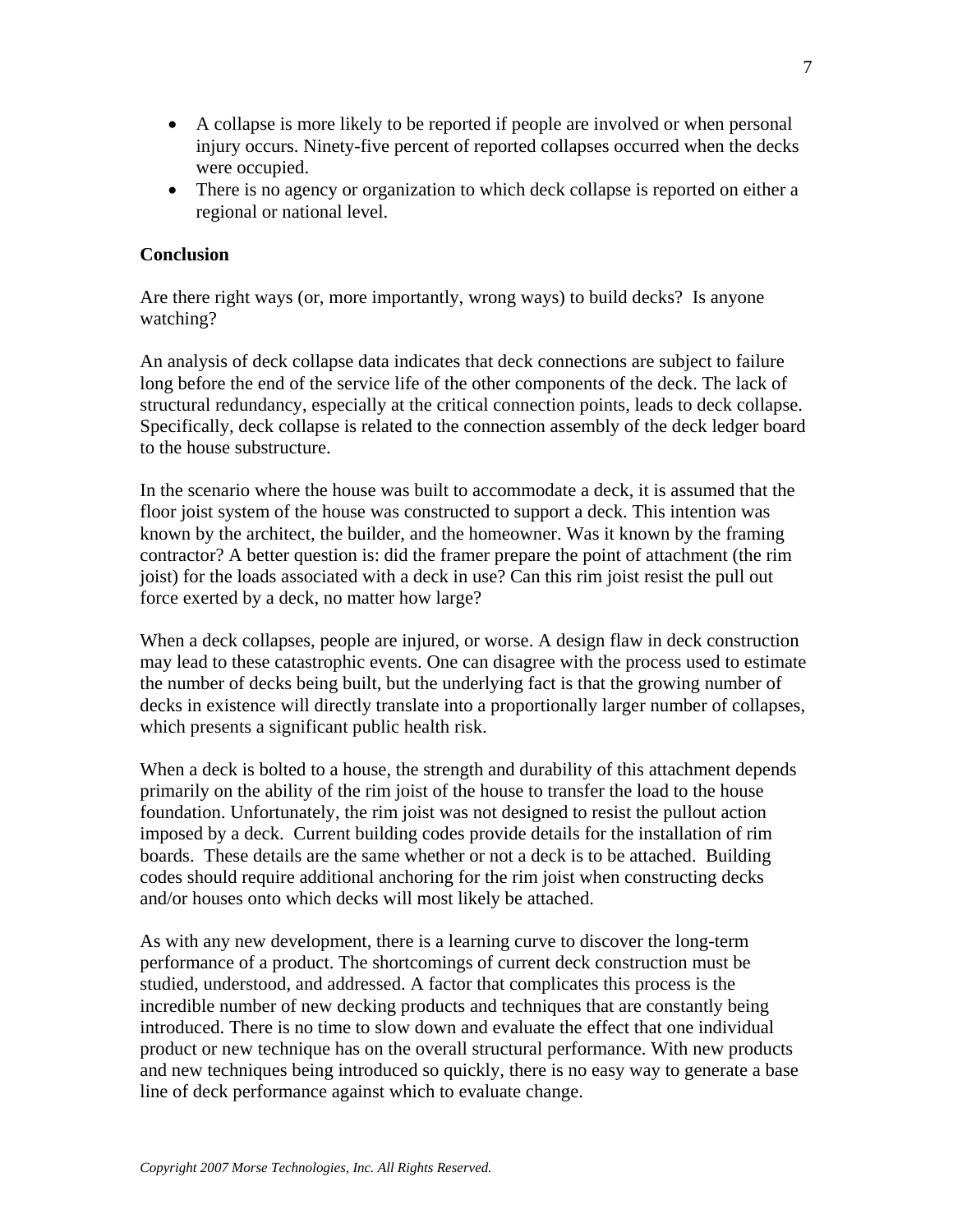The popularity of outdoor living space is growing despite the increasing number of deck collapses. There is a perception that each collapse is an isolated event that is dependant on the quality of the deck builder, as opposed to part of a larger trend predicated on a design or structural flaw of the deck's critical connections.

 The public is not aware of the increasing danger associated with deck failure, largely because of a lack of conclusive data. A central database is needed to collect and analyze reports on deck collapses, the cause of the collapse, the number and severity of injuries, and the associated costs. Only after this information is assembled can the effect on public safety be evaluated and addressed.

A central database is now being created to allow for the archiving of deck collapse events. The purpose of this new database is to provide information for the further study of deck collapses.

*Readers are encouraged to submit reports of deck collapses. If you know of a deck collapse, please email details and your contact information to info@deck-collapse.com. Please provide as much of the following as possible: date, city, state, number of people on deck, number of people injured, approximate height of deck, age of deck, material of deck, mode of failure. Your contact information will be used only to verify specifics on the collapse and to avoid multiple counting of the same event. For your convenience, an incident report form is available at the end of this document.*

About The Authors:

Michael Morse is the president of Morse Technologies which develops safety related devices for the construction and medical fields. He founded DeckLok Bracket Systems, LLC in response to safety concerns surrounding deck collapse. Brittney Corwin and Robert "Bobby" Morse are management interns at DeckLok; Andrew Johnson is a senior engineer at DeckLok; he holds a bachelor's degree in chemical engineering with a minor in chemistry.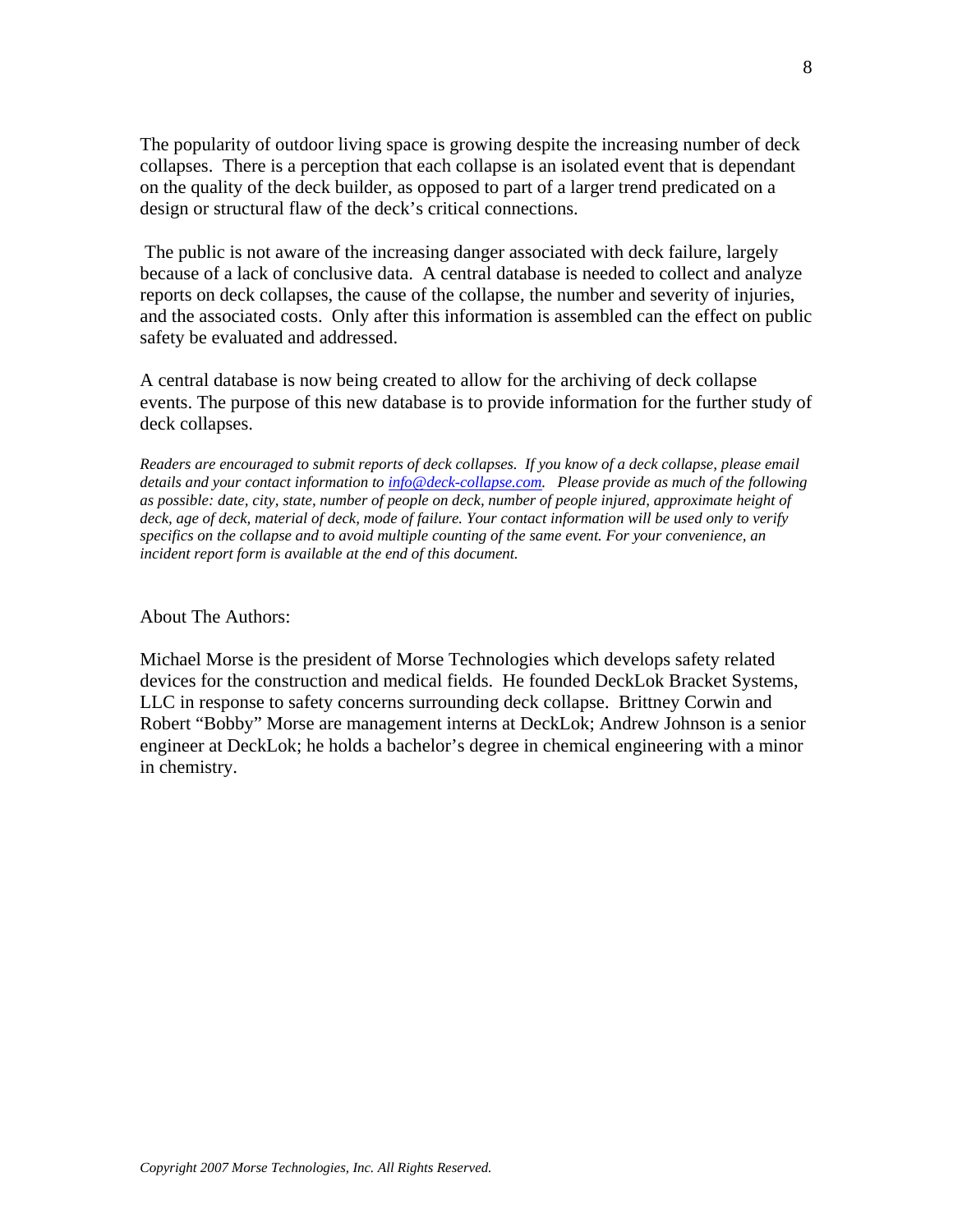## **Appendix A**

#### *A Bad Winter*

The winter of 1996 saw an unusual amount of snowfall in North Dakota. As it continued to snow in the Fargo area, a repetitive phenomenon occurred: deck after deck collapsed under the weight of the accumulating snow.

The number of collapses intrigued a local deck builder. Mr. Todd Funfar, President of Deck Masters, began keeping a photographic log of deck failures. He cataloged over eighty separate collapses that occurred during the winter of 1996.

A review of his photographs leads to the following observations:.

- Rather than the deck floor joists breaking mid-span, decks simply detached from the house foundation, either from the house band board or from the outside support beams, and then dropped. This suggests that the deck joist system was capable of carrying loads greater than the capacity of the ledger connection and/or outside load beam connection.
- Due to adverse weather conditions, this series of collapses occurred without the movement of people on the deck. The loads increased very slowly and over an extended period of time. As it snowed, the weight grew greater, exerting a sustained load on the decks throughout the winter months. Normally, loads on a deck are applied quickly and for a much shorter period.
- The deck connections and deck components were in a prolonged wet service condition. Heat from the house would induce snowmelt adjacent to the ledger board. .

The most common point of failure was the connection of the ledger board to the house. While the mechanics of ledger failure varied, the result was the same; the assembly that links the deck and the house floor joists failed, causing the deck to collapse. With the Fargo collapses, the conclusion that can be drawn is that the connection of the deck to the house was not adequate to transfer the loads from the deck, through the boards and hardware, to the foundation of the house.

As an aside, while researching reports of deck collapses (covering hundreds and hundreds of hours in national archives and internet search engines) not one of the collapses from the North Dakota winter was discovered.